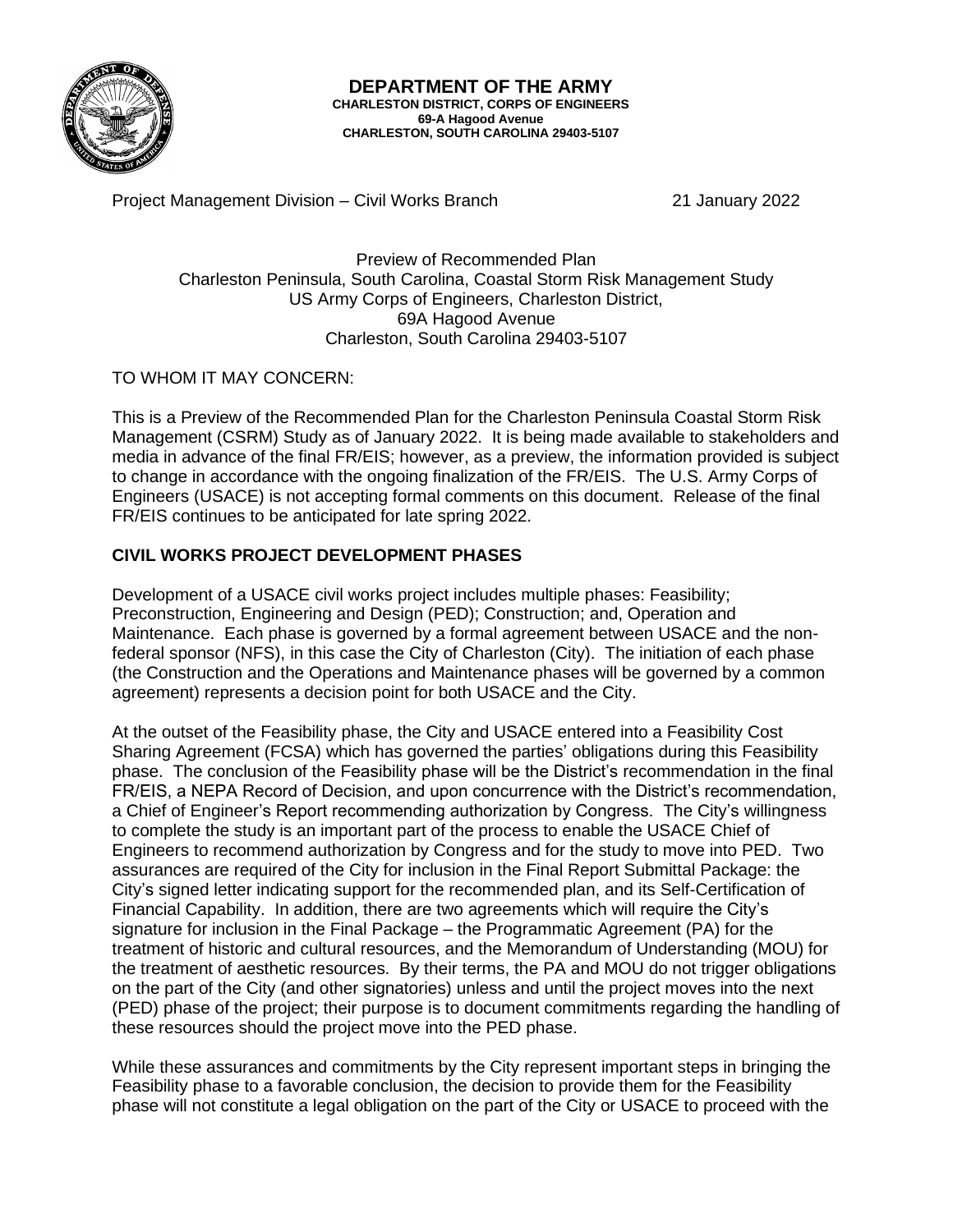PED phase. The PED phase may only be initiated once PED funds have been appropriated by Congress, and a Design Agreement (DA) has been executed by USACE and the City. The City's decision to execute a DA with USACE will represent a commitment by the City to cost share the PED phase (the Feasibility phase has been 100% Federally-funded based on the Bipartisan Budget Act of 2018), and must be accompanied by the City's self-certification of financial capability to meet its obligations under the DA. The PED phase will address detailed engineering, technical studies, and design to include such things as continued refinements of the storm surge wall alignment, prospects for additional natural and nature-based features, specifics of cultural/historic and aesthetic mitigation, refinement of gate operation procedures, advisability of higher nonstructural measure design elevations, opportunities to incorporate additional climate change resilience and other aspects of the plan.

The multi-year PED phase is a necessary predicate to develop the project for the Construction phase, but execution of the DA does not constitute a legal obligation on either the City's or USACE's part to proceed with construction. Project construction may only commence after Congressional authorization of and construction funding for the project, the completion of PED, and the execution of a Project Partnership Agreement (PPA) between the City and USACE. The City's decision to execute a PPA with USACE (likewise accompanied by a self-certification of financial capability) will represent a commitment by the City to cost share the Construction phase, and to provide necessary Operation and Maintenance following the completion of construction.

## **HOW THE PLAN HAS CHANGED**

In April 2020, a draft integrated Feasibility Report and Environmental Assessment (FR/EA) and draft mitigated Finding of No Significant Impact that identified Alternative 3 as the Tentatively Selected Plan (TSP) was released to the public for review and comment. After review of substantive comments received on the draft FR/EA, further agency analysis, and continued refinement of the study, USACE concluded that an Environmental Impact Statement (EIS) with a Record of Decision would best fulfill NEPA compliance for this study. The March 23, 2021 Notice of Intent to prepare an EIS explained in part that preparation of an EIS would enable USACE to update and expand upon the some of the key effects analyses in the draft FR/EA, such as the positive and/or negative impacts to the cultural resources and historic properties, wetlands, visual aesthetics, aquatic and terrestrial resources, water quality, transportation, utilities, public safety, and environmental justice.

Ongoing optimization of the USACE plan has been an essential part of the USACE process. After the TSP was presented in the April 2020 draft FR/EA, multiple refinements were considered and evaluated to enhance performance and reduce costs and environmental impacts of the TSP. Most significantly, the plan no longer includes the wave attenuating structure. This feature was dropped from the plan because further analysis revealed that it did not provide inundation reduction benefits that exceeded its cost; elimination of this feature also yielded a material reduction in environmental impact. This changed the TSP from Alternative 3 to Alternative 2 (Perimeter Protection + Nonstructural) which was presented in the September 2021 draft FR/EIS.

Another notable change from the April 2020 draft FR/EA included moving the proposed storm surge wall from the marsh onto the land in some areas. This change drastically reduced not only the cost of construction (it is three to four times more expensive to build a wall in marsh than it is on land), but also the wetland impacts from 111 acres estimated in the April 2020 draft FR/EA to 35 acres in the September 2021 draft FR/EIS. Minimizing impacts to the coastal salt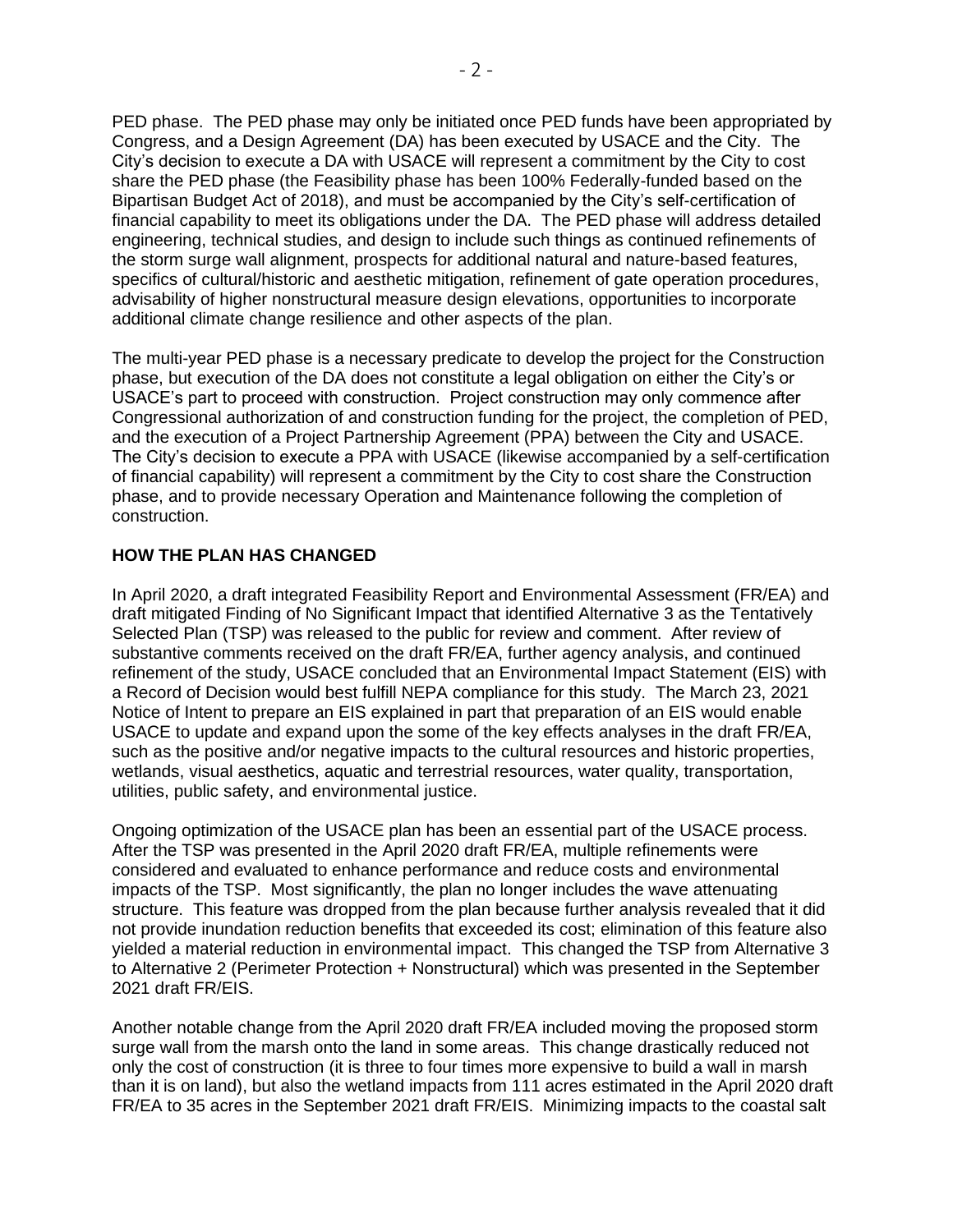marsh is preferred for the health of the ecosystem and also lowers compensatory mitigation costs.

The September 2021 draft FR/EIS incorporated aesthetic mitigation costs into the overall project cost estimate. The Study Team in collaboration with the City of Charleston, the Historical Charleston Foundation, and others performed the Visual Resources Assessment Procedure (VRAP) as described in Engineer Regulation 1105-2-100, Appendix C, section C-5. The team used the results of the assessment to develop a rough order of magnitude cost estimate (approximately \$53M) with detailed project designs awaiting the PED phase. The VRAP provides a way for USACE to determine what is reasonable for purposes of cost-sharing mitigation measures. If the City desires an aesthetic measure beyond what is determined reasonable by USACE to mitigate adverse impacts, then the City may elect to pursue such measures as betterments that are paid for by the City. USACE and the City have also developed a draft Memorandum of Understanding (MOU) to ensure a common understanding between the parties for the assessment of aesthetic resources. Among other things, the MOU states that the VRAP would be used to determine final aesthetic mitigation measures and cost share apportionment during the PED phase.

In the September 2021 draft FR/EIS, oyster reef-based living shoreline sills were presented as a feature of the TSP based on the qualitative benefits of coastal storm risk reduction services they provide. In this final FR/EIS, oyster reef-based living shoreline sills will remain in the plan at the same estimated placements and quantities as previously described, but are categorized as an environmental impact minimization measure rather than a coastal storm risk reduction feature due to the important environmental benefits they provide. During the PED phase, if quantitative analyses demonstrate that additional living shorelines or any other natural and nature-based feature can provide coastal storm risk reduction benefits, such features may be incorporated into the project provided the benefits of each feature exceed its cost (the City is responsible for all costs of features which exceed the National Economic Development plan).

The alignment of the storm surge wall along the South Carolina Port Authority (SCPA) property has been improved since the September 2021 draft FR/EIS. The SCPA engaged with USACE to optimize a segment of the storm surge wall that previously paralleled portions of East Bay and Washington Streets. The storm surge wall was moved to the eastern edge of the SCPA property, closer to the shoreline and further from historic structures. The move eliminates condemnation of private properties and provides storm surge risk reduction for any cargo stored at the port. This realignment results in lower implementation costs, higher coastal storm risk reduction benefits, and reduces the visual impact and proximity to historic structures. It is expected that the benefit-cost-ratio of 10.2 in the September 2021 draft FR/EIS will increase to 11.3 in the final FR/EIS.

## **THE RECOMMENDED PLAN**

The purpose of the Recommended Plan is to provide an optimal structural and non-structural solution set to reduce risk to human health and safety from, reduce economic damages from, and increase resilience to coastal storm surge inundation on the Charleston Peninsula. Without such protection, the risk that storm surge inundation will damage or destroy homes and businesses, undermine the foundations of transportation and utility infrastructure, and pose a serious life-safety threat all remain undiminished. The Recommended Plan would increase the resilience of the Charleston Peninsula to climate change and sea level rise by not only reducing these risks posed by of coastal storm surge inundation events, but also by enhancing the City's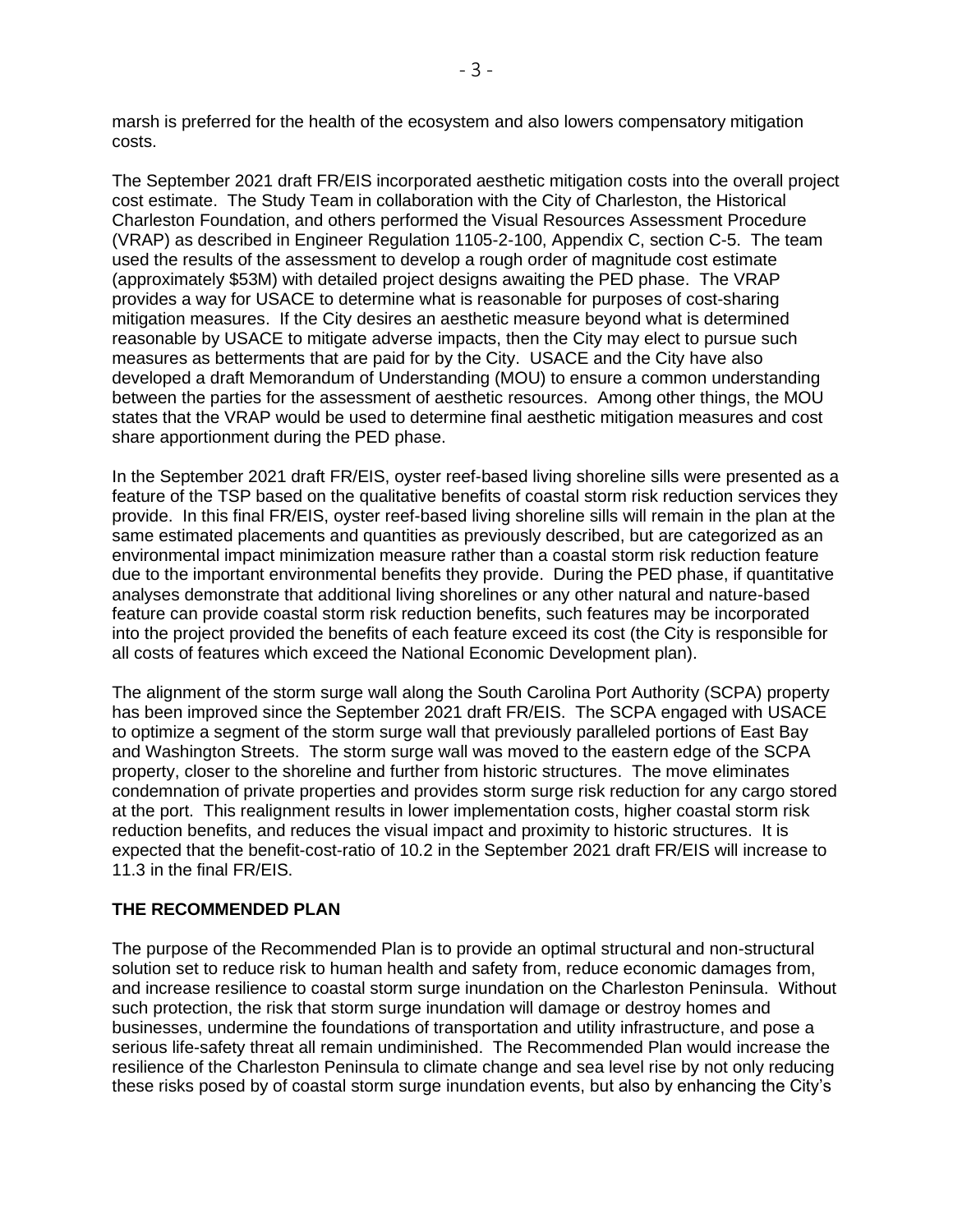ability to recover from coastal storm surge events more quickly and by reducing disruptions to the daily life on the peninsula.

Both USACE and the City acknowledge that the Recommended Plan is limited based upon the authorization for the Study to one critical piece of the overall flood risk management strategy for the City. Within the scope of their authorities and funding, both USACE and the City are committed to continuing to consider how best to synchronize the Recommended Plan and other flood risk management measures. Figure ES2, below, provides a visual depiction of the Recommended Plan.

• **Storm surge wall along the perimeter of the Peninsula**: The storm surge wall would be constructed along the perimeter of the peninsula to reduce damages from storm surge inundation. On land, the storm surge wall would be a T-wall with traditional concrete stem walls and pile supported bases. In the marsh, the storm surge wall would be a combination wall (combo-wall), which consists of continuous vertical piles on the storm surge side and battered pipe piles on the other side, connected by a concrete cap. The length of the proposed wall is approximately 8.7 miles (7.2 miles of T-wall and 1.5 miles of combo-wall). It would be strategically aligned to minimize impacts to existing wetland habitat, cultural and aesthetic resources, and private property while allowing continued operation of all ports, marinas, and the Coast Guard Station. The wall would tie into high ground as appropriate, including the shoreline at the Citadel and the existing Battery Wall. Due to its age and uncertainty about the integrity of the structure, the High Battery would be reconstructed to meet USACE construction standards and raised to provide a consistent level of performance. The proposed elevation of the storm surge wall is 12 feet North American Vertical Datum of 1988 (NAVD88).

The alignment of the wall (see Figure ES-2, below) has been optimized to minimize costs and impacts to the study area. Changes to the alignment may continue to occur during the PED phase, as appropriate. Drivers of the potential changes include, but are not limited to, additional opportunities for cost and/or impact reduction, new developments in technology or construction methodologies, results of additional engineering or design analyses, unforeseen cultural and historic resources, the presence of buried utilities not discovered during feasibility, and real estate acquisition challenges. Also, during the PED phase, changes to the storm surge wall are anticipated for the purpose of aesthetic and cultural/historic mitigation measures which could not be identified during the feasibility study because they must accompany more detailed designs.

The storm surge wall would include multiple pedestrian, vehicle, railroad, and storm (tidal flow) gates. Typically, the gates would remain open, and gate closure procedures would be initiated based on storm surge predictions from an authoritative source (such as the National Weather Service). When storm surge flooding is expected, storm gates would be closed at low tide, to keep the rising tide levels from taking storage needed for associated rainfall. For the vehicular, pedestrian, and railroad gate closings, timing of the closure would be dependent on evacuation needs and the anticipated arrival of rising water levels that close transportation arteries. Initial interior hydrology analyses indicates that five temporary and five permanent, small to medium hydraulic pump stations are justified to mitigate interior flooding impacts caused by the storm surge wall. Gate and pump operation procedures would be refined during the PED phase with input from the City of Charleston, emergency management experts, and weather experts. Specific responsibilities of the City in operating and maintaining the project will be described in an O&M Manual which will be binding on the City under the PPA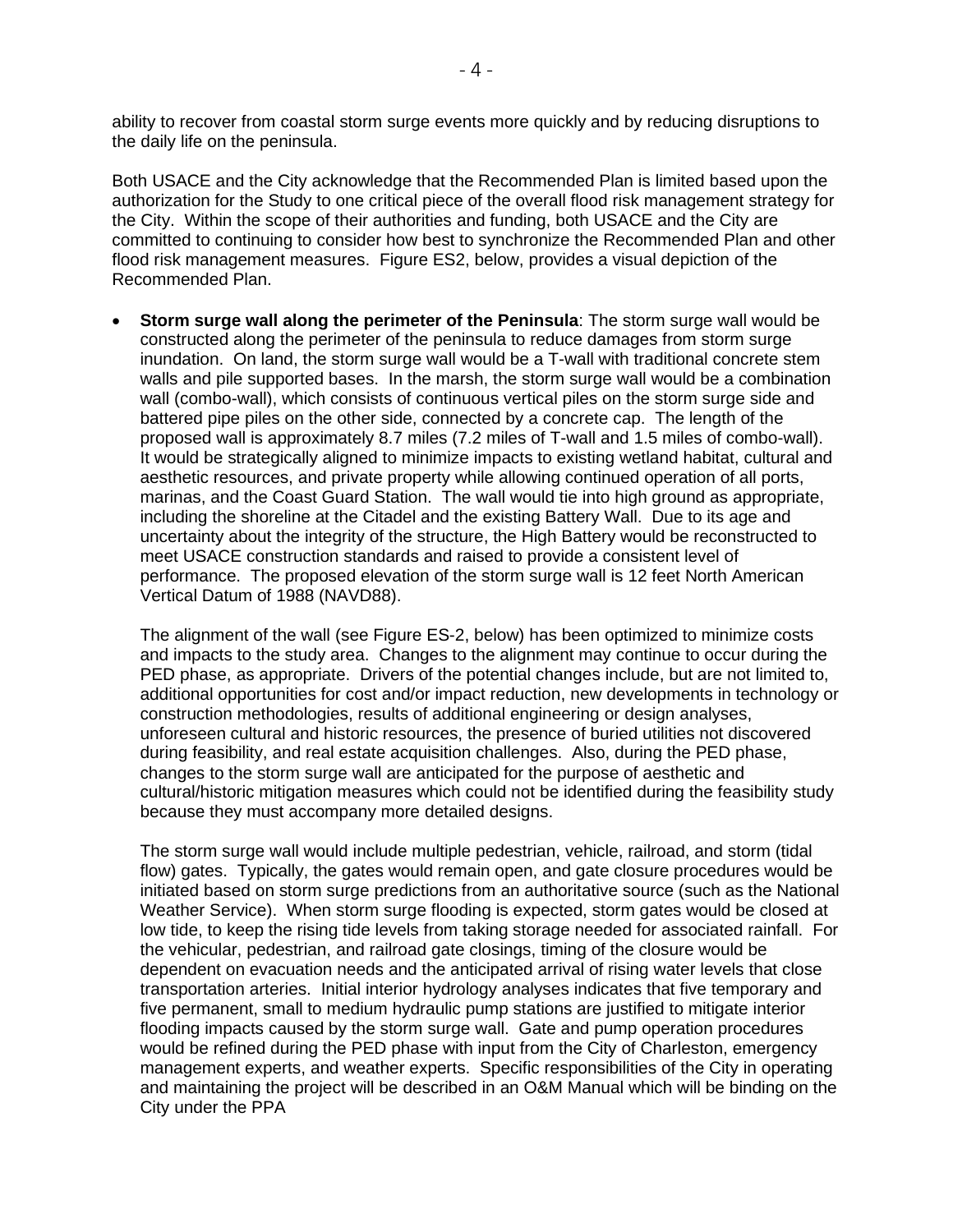• **Natural and Nature Based Features**: In association with the storm surge wall, approximately 9,300 feet of oyster reef-based living shoreline sills would be constructed as a minimization measure to reduce impacts to natural shorelines and other resources seaward of the wall. The living shoreline sills would reduce marsh scour at the proposed storm surge wall and reduce erosion of the shoreline edge. The living shorelines would also provide other environmental benefits. The reef-based living shoreline materials/design would be determined during the PED phase.

• **Nonstructural measures:** In residential areas where construction of the storm surge wall would be impracticable due to the topography of the peninsula or other existing constraints, nonstructural measures such as elevations and floodproofing could be applied (see the detailed FAQs regarding nonstructural measures, low income and minority neighborhoods, and relocation/retreat at [https://www.sac.usace.army.mil/Missions/Civil-](https://www.sac.usace.army.mil/Missions/Civil-Works/Supplemental-Funding/Charleston-Peninsula-Study/)[Works/Supplemental-Funding/Charleston-Peninsula-Study/\)](https://www.sac.usace.army.mil/Missions/Civil-Works/Supplemental-Funding/Charleston-Peninsula-Study/). Neighborhoods that have been identified for nonstructural treatment include Lowndes Point on the north-western edge of the peninsula, Bridgeview Village on the north-east edge of the peninsula, and the Rosemont community in the Neck Area of the peninsula. Approximately 100 structures have been identified for nonstructural treatment and the minimum proposed design elevation is 12 ft NAVD88. Wet floodproofing measures, such as elevation of utilities, would be applied in the Lowndes Point area because residential structures are already elevated above 12 feet NAVD88. Dry floodproofing measures would be applied to Bridgeview Village and floodproofing or elevation measures would be applied to the Rosemont neighborhood due to the nature of the construction materials and techniques used in these communities. Design elevations greater than 12 ft NAVD88 for nonstructural elevation measures will be considered during the PED phase because the nonstructural measures are not limited by the same topographic and infrastructure constraints as the storm surge wall.